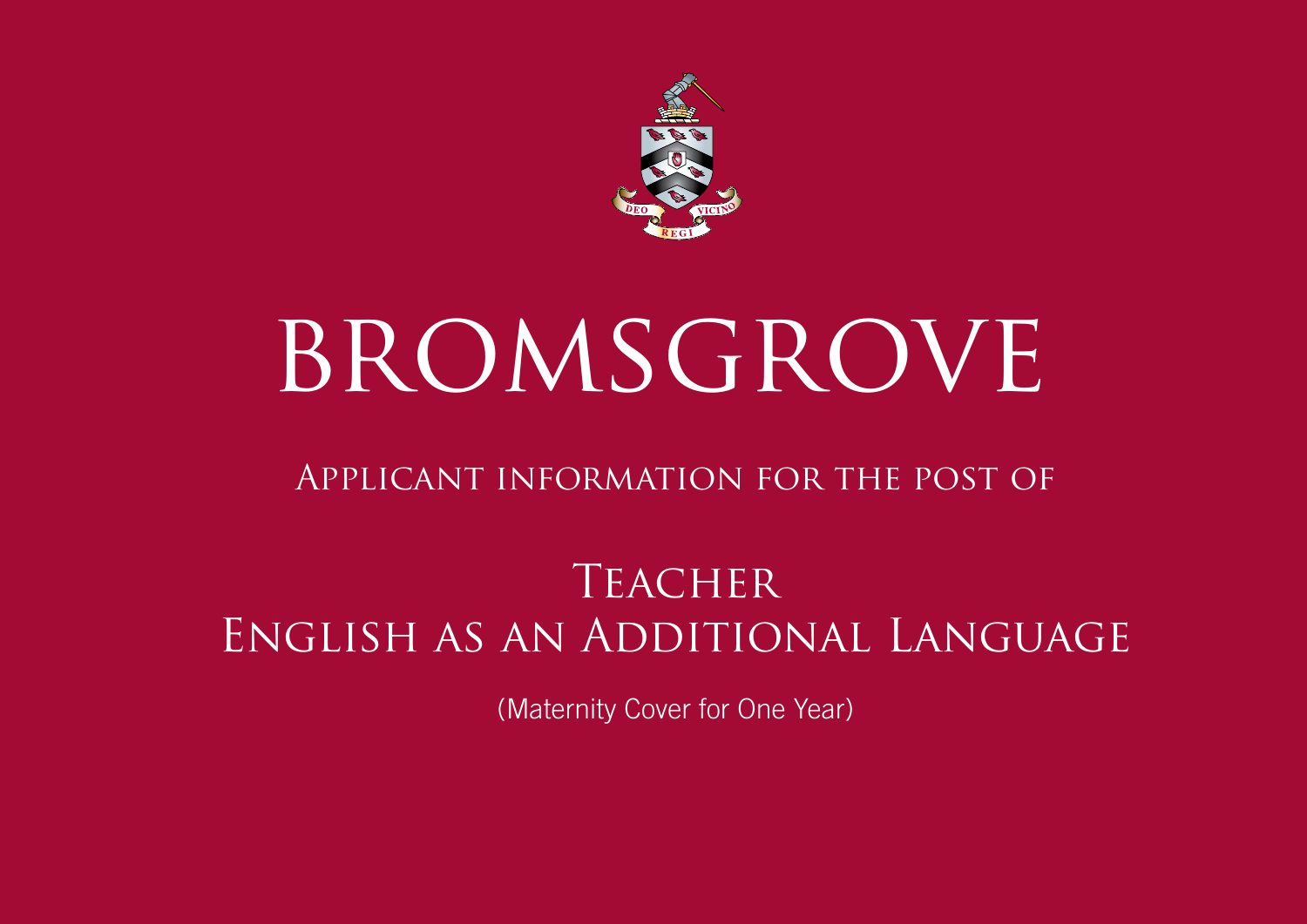## Applicant information for the post of Teacher English as an Additional Language (Maternity Cover for One Year, Commencing September 2022)



#### BROMSGROVE SCHOOL MISSION STATEMENT

#### FLAIR : DISCIPLINE : ACADEMIC RIGOUR

Bromsgrove School aims to produce happy, creative, moral citizens who live motivated, fulfilled lives while enriching the lives of others.

It seeks to achieve this through an enlightened, disciplined and broad education that responds to global change while retaining core values.

The Core Values Bromsgrove seeks to foster in its pupils are: Humility and Confidence; Compassion and Ambition; Respect and Curiosity; Tolerance and Vision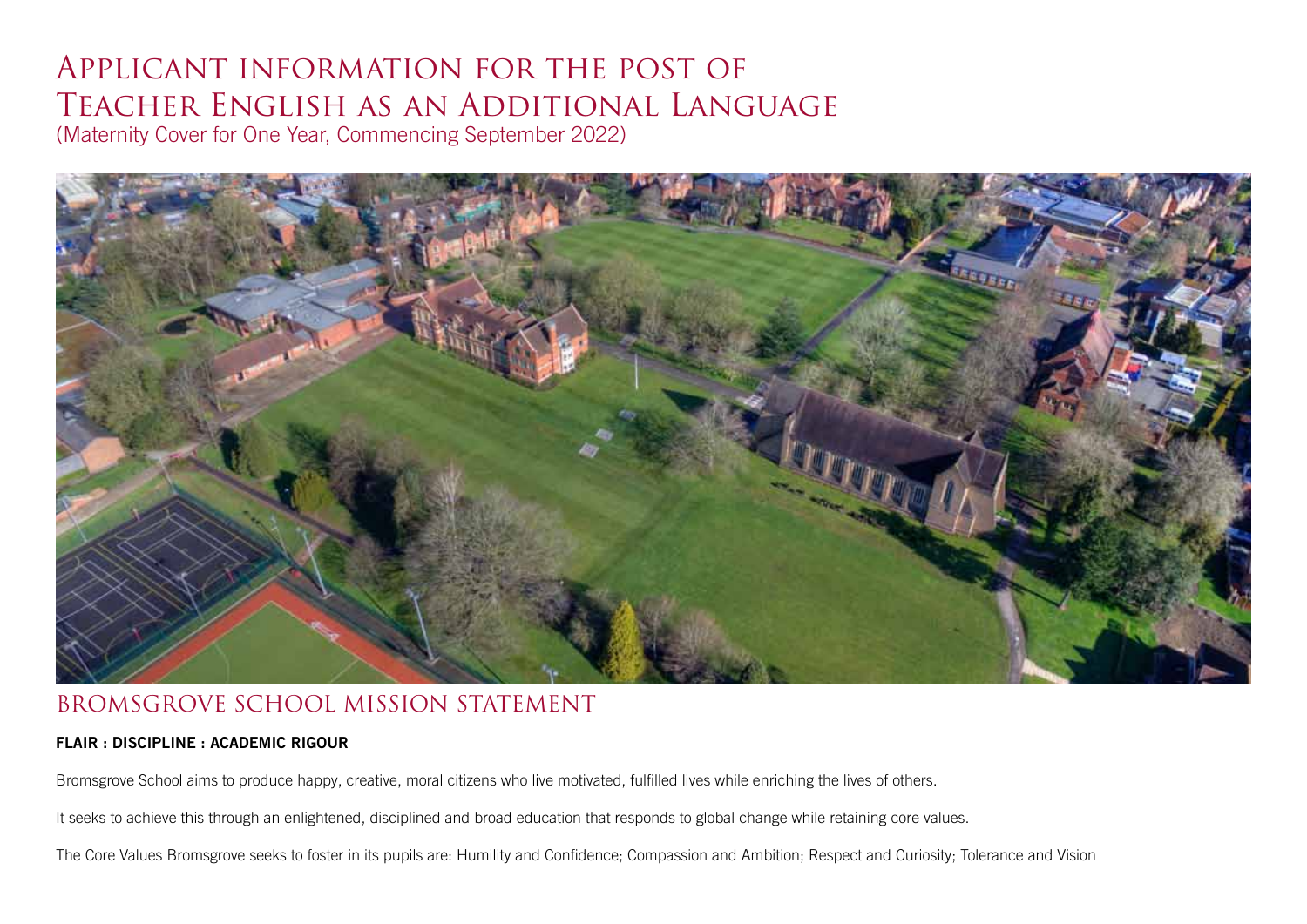#### AN OVERVIEW

Bromsgrove is one of the UK's largest, busiest and most successful schools. The Senior School has 1050 students, with another 700 students in younger year groups. We are coeducational with a roughly equal mix of boarding and day pupils.

Bromsgrove pupils are academically ambitious and resilient: their behaviour is exemplary. Whilst we are not an exceptionally selective school, we expect our pupils to work hard and fulfil their potential – around two-thirds achieve a 9-7 in each of their GCSEs with a half achieving at least an A in their A Levels, with a further quarter gaining a 6 or B in these qualifications. In recent years our IB Diploma students have averaged over 38 points. A third of our Year 13 leavers move on to undergraduate courses at World Top 50 universities, with UCL, KCL, Manchester, Exeter and Bath tending to be the most popular destinations. Government and University of Durham Alis Value Added data suggests our pupils' results in the Sixth Form are the best in the region bar none over the last few years whilst we field nationally competitive teams in all main sports (we have been one of the top six ranked schools for sport nationally for the last seven years that rankings have been

published). Staff are encouraged to support areas of extra-curricular life where they have a real passion and interest. Pastorally, the school is based on the House system. Each house has a Houseparent and a tutor team which caters for around 85 pupils per house. Almost all teaching staff are house tutors caring for around 12 pupils. Involvement with the boarding life of the School is most strongly encouraged.

The School is a hardworking environment but offers a diverse range of opportunities for pupils and staff within a strongly academic and ordered framework. We seek to appoint teachers who are passionate about their subjects and the learning experience pupils receive. We aim for them to actively inspire and engage students by putting learning within the context of intrinsically interesting academic disciplines. The School encourages pupils both to reflect on their evolving ability as learners and to demonstrate their ability to learn and understand content and concepts.

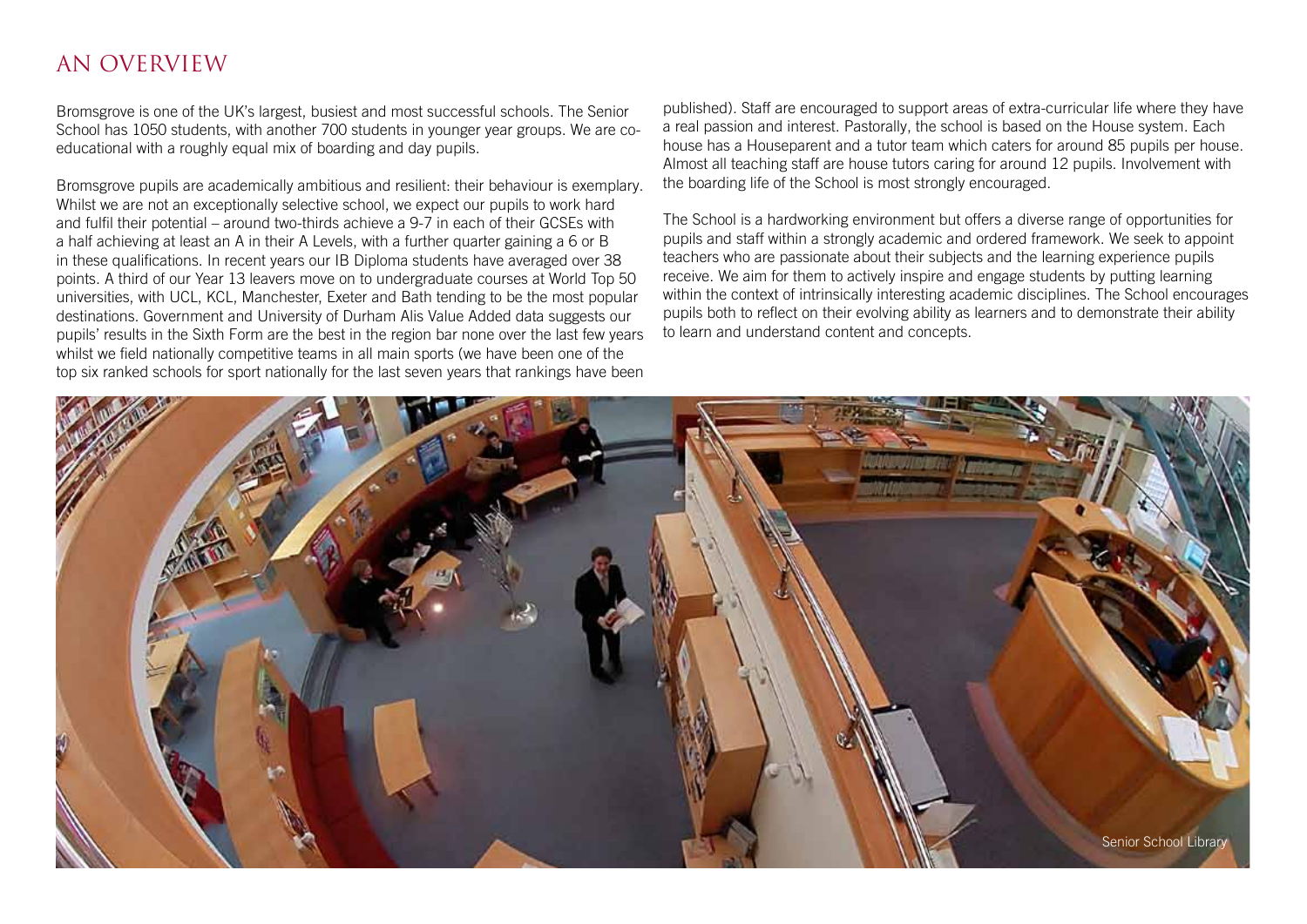



## THE ROLE

Ideally, the successful candidate will be a qualified teacher with an in depth understanding of the teaching of English as an Additional Language having had some international experience. The holding of either a post-graduate certificate in linguistics or a diploma in EAL would be desirable, but not essential. Experience teaching in a mainstream secondary school, either in the UK or overseas, would also be advantageous, as our English Language learners are expected to access a full range of mainstream academic lessons, including core English, maths and science. Any knowledge of coplanning and co-teaching with mainstream teachers would also be a valuable asset.

The International Department at Bromsgrove School is made up of five full-time and one part-time teachers who provide EAL teaching and advice for around 300 highly motivated and able international pupils (in the end they tend to gain around 85% A/B grades at A Level) of numerous nationalities in the Prep and Senior Schools. New students are required to have a minimum level of English appropriate to the demands of the academic year they are entering and continue to take EAL lessons, if needed, until they are in the Upper Sixth. The department is housed in its own suite of rooms.

The two strands of the Department's work are to prepare pupils for formal English qualifications, and to support the work of both pupils and teachers throughout the broader school curriculum. Our international students, most of whom are Senior boarders, are prepared for IGCSE First or Second Language, IELTS or the English B course within the International Baccalaureate. The department also gives significant extra support to pupils throughout the full range of curriculum subjects. Inevitably there is a significant pastoral element to the work carried out, assessing applicants to the School and helping them to integrate on their arrival.

In short, this is an exceptional opportunity to join a thriving department which operates a broad range of English as an Additional Language courses. However, first and foremost there is a warm, constructive and industrious atmosphere within Common Room in general and the Department in particular and a willingness amongst our student body to work hard whilst being challenged.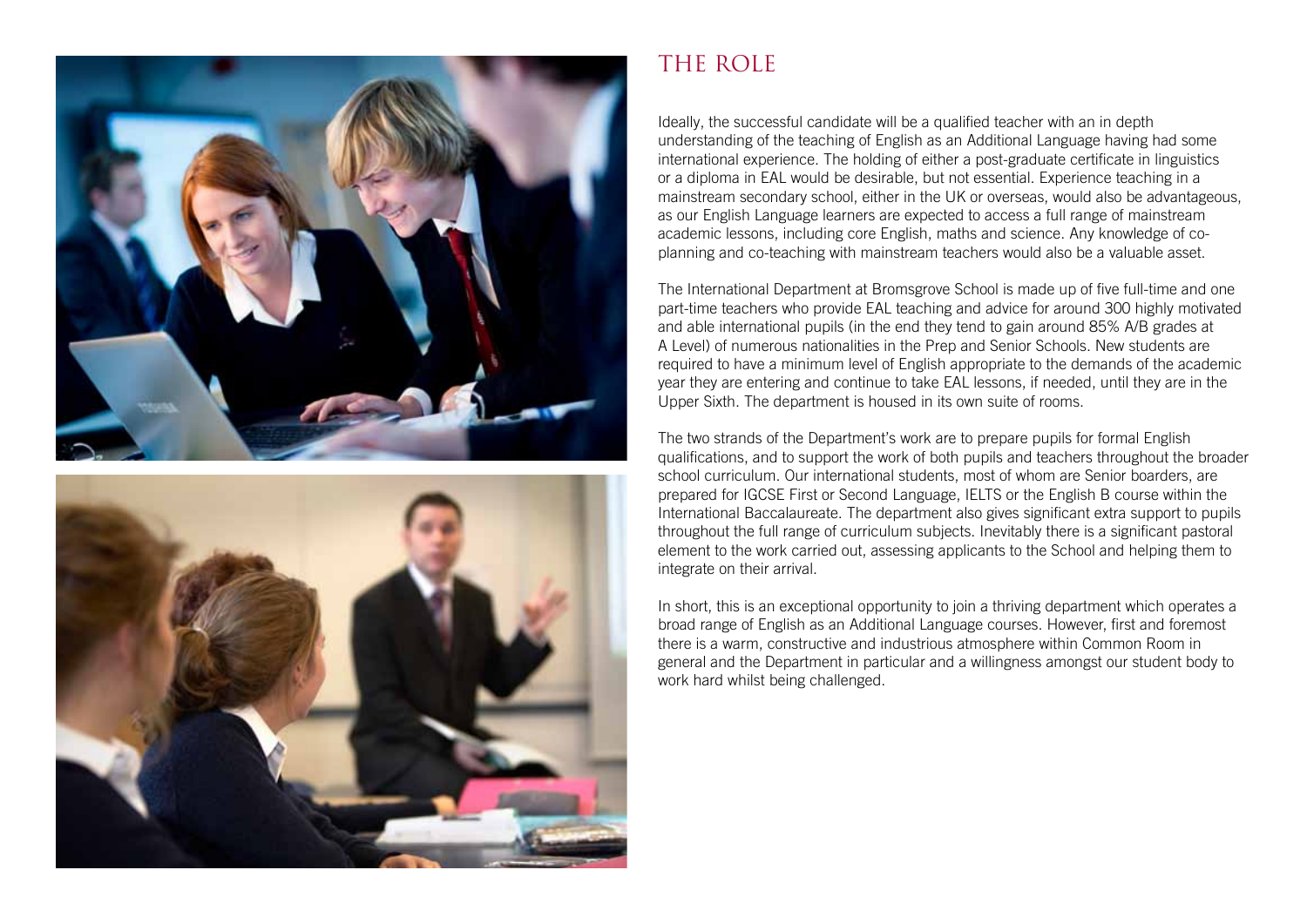#### PERSON SPECIFICATION

|                                       | <b>ESSENTIAL</b> | <b>DESIRABLE</b> |
|---------------------------------------|------------------|------------------|
| <b>Experience/Qualifications</b>      |                  |                  |
| <b>Strong First Degree</b>            | $\star$          |                  |
| Teaching English as a Second Language |                  | $\star$          |
| <b>Teaching Qualification</b>         |                  | $\star$          |
| <b>IT Literate</b>                    |                  | $\star$          |
| Experience working within an          |                  |                  |
| Independent School                    |                  | $\star$          |
| Experience working within Boarding    |                  | $\star$          |

#### Skills, Knowledge and Abilities

| Strong verbal and written communication skills |  |
|------------------------------------------------|--|
| Ability to meet deadlines                      |  |

#### Personal

| Motivated                          | $\star$ |
|------------------------------------|---------|
| Approachable                       | $\star$ |
| Interested in personal development | $\star$ |

### How to Apply

Please complete the online application form.

The closing date for the post is **Monday 23rd May**, with interviews scheduled to take place soon after.

For an informal discussion regarding the post, please contact Mr. Peter Ruben, Deputy Head (Academic) on 01527 579679 Ext 301 or email pruben@bromsgrove-school.co.uk

The School is committed to safeguarding and promoting the welfare of children and young people. Applicants must be willing to undergo child protection screening including checks with past employers and the DBS.